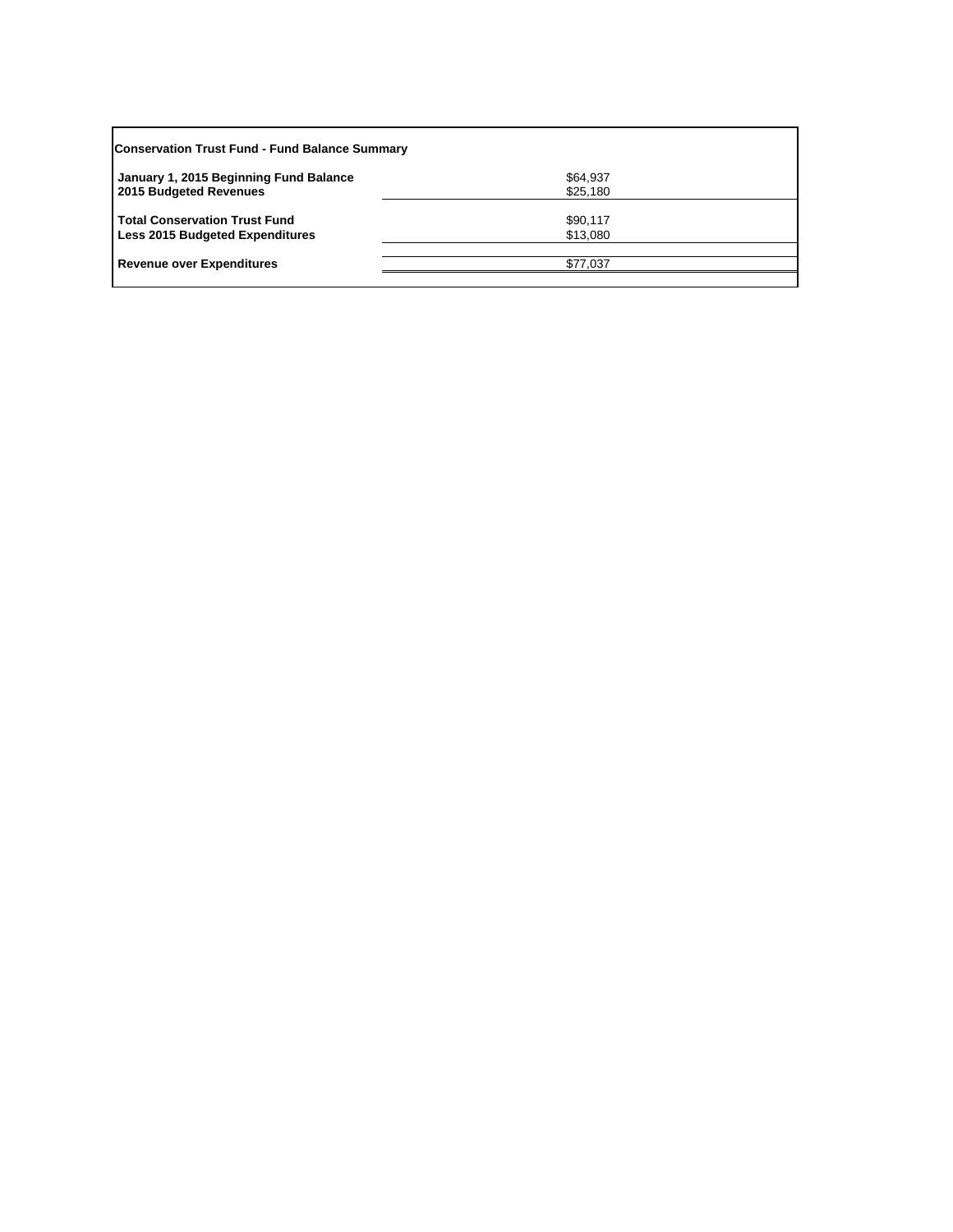1-21-2015 11:52 AM

## OUR A Y COUNTY REVENUE & EXPENSE REPORT - UNAUDITED AS OF: JANUARY 1ST, 2015

## SSO-CONSERVATION TRUST

FINANCIAL SUMMARY

|                                    | <b>CURRENT</b><br><b>BUDGET</b> | <b>CURRENT</b><br>PERIOD | YEAR TO DATE<br><b>ACTUAL</b> | <b>BUDGET</b><br><b>BALANCE</b> | % OF<br><b>BUDGET</b> |
|------------------------------------|---------------------------------|--------------------------|-------------------------------|---------------------------------|-----------------------|
| REVENUE SUMMARY                    |                                 |                          |                               |                                 |                       |
| OTHER ADMINISTRATION               | 25,180.00                       | 0.00                     | 0.00                          | 25,180.00                       | 0.00                  |
| TOTAL REVENUES                     | 25,180.00                       | 0.00                     | 0.00                          | 25,180.00                       | 0.00                  |
| EXPENDITURE SUMMARY                |                                 |                          |                               |                                 |                       |
| OTHER ADMINISTRATION               | 13,080.00                       | 0.00                     | 0.00                          | 13,080.00                       | 0.00                  |
| TOTAL EXPENDITURES                 | 13,080.00                       | 0.00                     | 0.00                          | 13,080.00                       | 0.00                  |
| REVENUES OVER/(UNDER) EXPENDITURES | 12,100.00                       | 0.00                     | 0.00                          | 12,100.00                       | 0.00                  |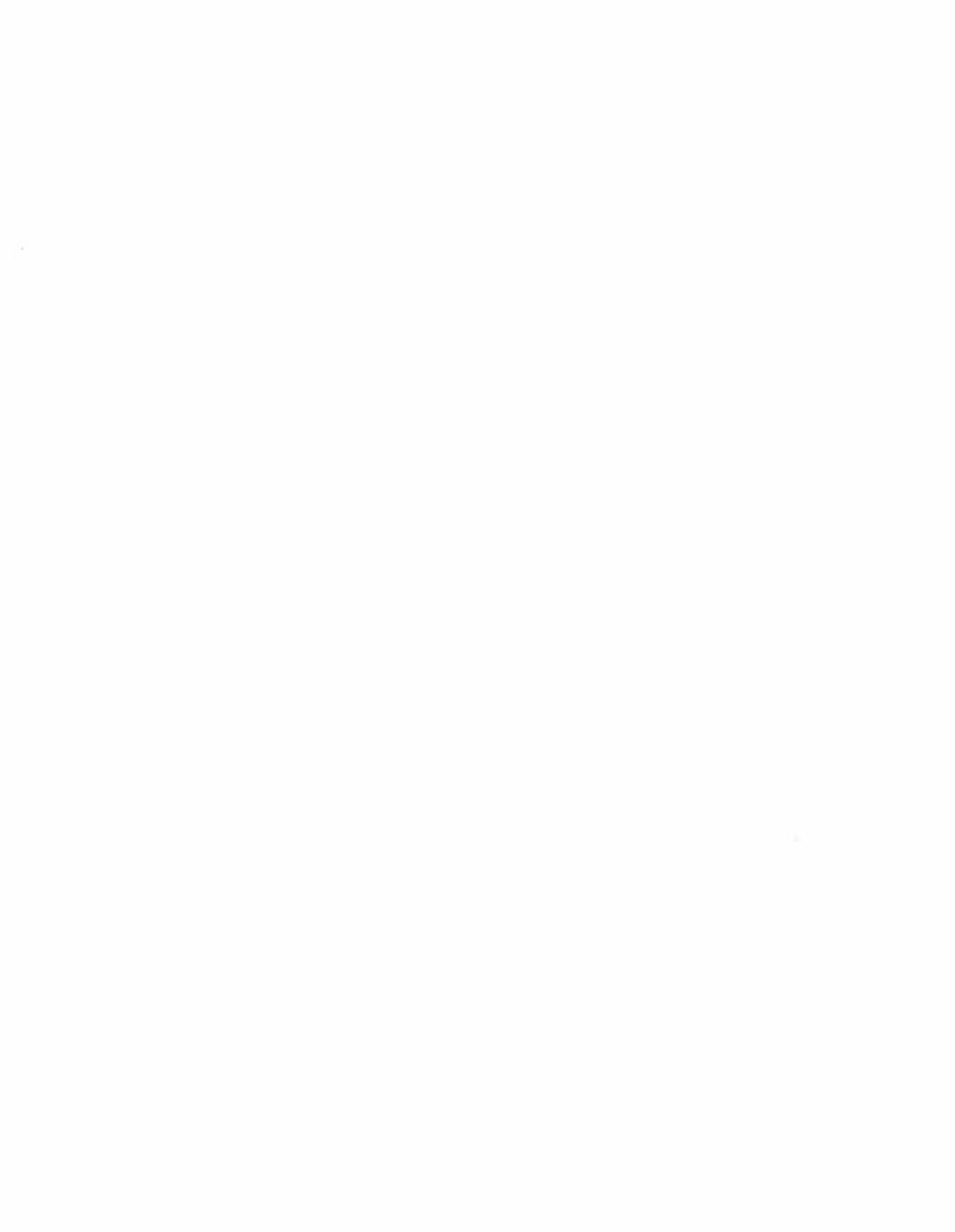$1-21-2015$   $11:51$  AM

OURAY COUNTY **BUDGET REPORT** AS OF: JANUARY 1ST, 2015

550-CONSERVATION TRUST

| <b>REVENUES</b> |  |
|-----------------|--|

|                                | 2013           | 2014          | 2014          | 2015                                                              |
|--------------------------------|----------------|---------------|---------------|-------------------------------------------------------------------|
|                                | <b>ACTUAL</b>  | <b>BUDGET</b> | <b>ACTUAL</b> | <b>BUDGET</b>                                                     |
| OTHER ADMINISTRATION           |                |               |               |                                                                   |
|                                |                |               |               |                                                                   |
| <b>OTHER REVENUE</b>           |                |               |               |                                                                   |
| 000-6100 MISCELLANEOUS         | 25,046.80      | 24,000.00     | 23,021.21     | 25,000.00                                                         |
| 000-6105 RETURN ON INVESTMENTS | 181.79         | 150.00        | 146.84        | 180.00                                                            |
| TOTAL OTHER REVENUE            | 25, 228.59     | 24,150.00     | 23,168.05     | 25,180.00                                                         |
| REIMBURSEMENT                  |                |               |               |                                                                   |
| 000-6550 REIMBURSEMENTS        | 4,000.00       | 0.00          | 0.00          | 0.00                                                              |
| TOTAL REIMBURSEMENT            | 4,000.00       | 0.00          | 0.00          | 0.00                                                              |
| <b>FEDERAL GRANTS</b>          |                |               |               |                                                                   |
| TOTAL                          |                |               |               |                                                                   |
| OTHER SOURCES/USES             |                |               |               |                                                                   |
| 000-6991 FUND BALANCE          | 0.00           | 81,011.70     | 96,600.00     | 0.00                                                              |
| TOTAL OTHER SOURCES/USES       | 0.00           | 81.011.70     | 96,600.00     | 0.00                                                              |
| TOTAL OTHER ADMINISTRATION     | 29,228.59      | 105, 161.70   | 119,768.05    | 25,180.00                                                         |
|                                | -------------- |               |               | --------------                                                    |
|                                |                |               |               |                                                                   |
| <b>TOTAL REVENUES</b><br>***   | 29,228.59      | 105, 161.70   | 119,768.05    | 25,180.00                                                         |
|                                |                |               |               | <b>Our doin your disk your pair your disk your mode your mode</b> |